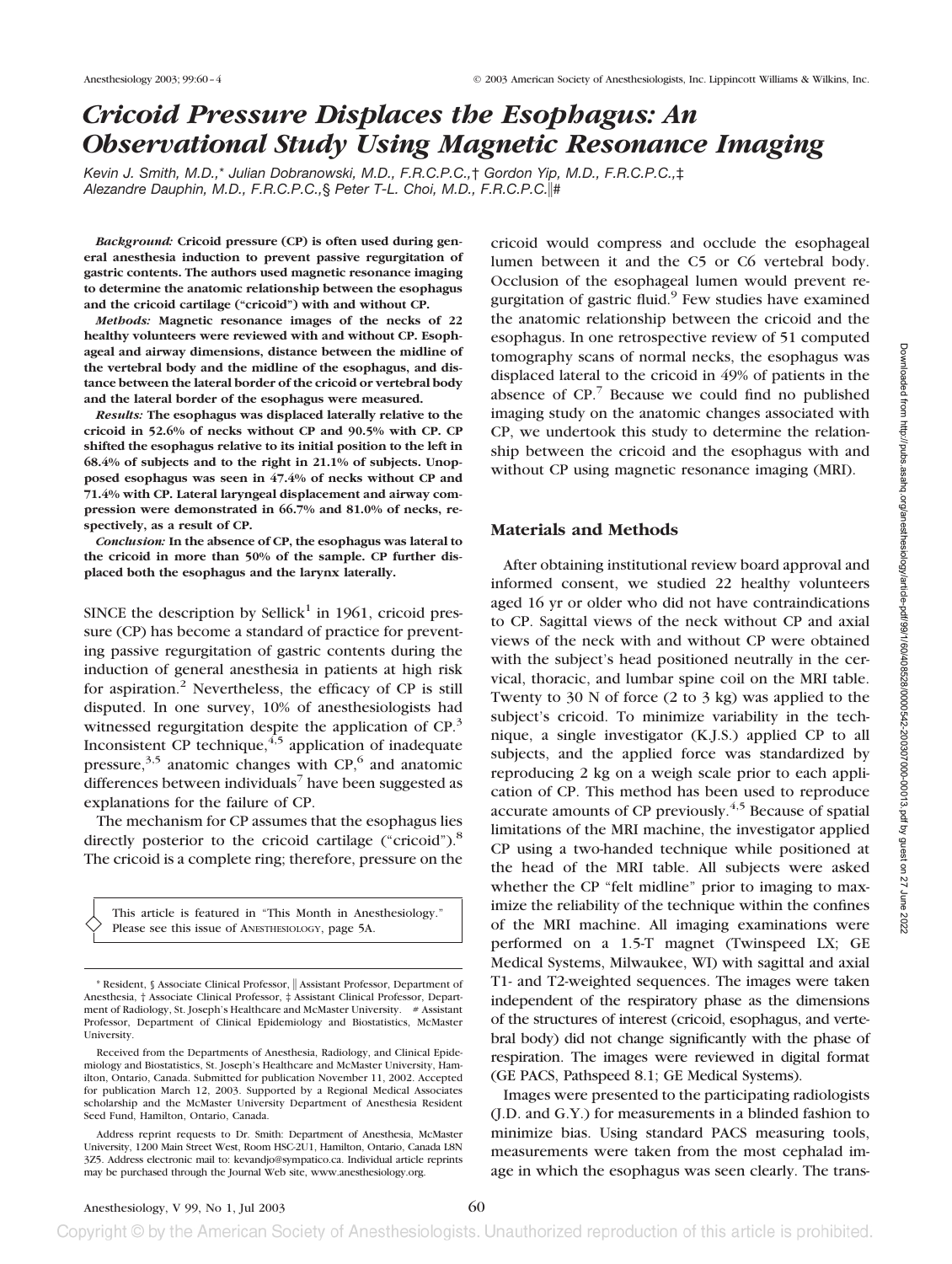

**Fig. 1. Schematic diagram of the measurements made in this** study.  $C =$  cricoid cartilage,  $E =$  esophagus,  $VB =$  vertebral body. *1* **amount of lateral displacement of C relative to the midline of**  $VB, 2 =$  amount of unopposed esophagus,  $3 =$  amount of lateral **displacement of E relative to the midline of VB.**

verse diameters of the cricoid, the esophagus, and the vertebral body were defined as the transverse distance between the structure's right and left borders, which were demarcated with lines drawn along the anteroposterior axis using the PACS measuring tools. Similarly, the anteroposterior diameter of the cricoid was defined as the anteroposterior distance between the cricoid's anterior and posterior borders, which were demarcated with lines drawn along the transverse axis. The midline of each structure was defined as the line intersecting the midpoint of the transverse diameter along the anteroposterior axis (fig. 1). Displacement of the cricoid and displacement of the esophagus were defined as the lateral displacement of the midlines of these structures relative to the midline of the vertebral body. Unopposed esophageal tissue was defined as any part of the esophagus, along its transverse axis, that was not opposed by both the cricoid and the vertebral body (fig. 1). The dimensions of the esophagus and the airway, the length of soft tissue between the airway and the vertebral body, the amount of esophageal displacement relative to the midline of the vertebral body, the transverse distance between cricoid and esophageal midlines, the anteroposterior distance from the cricoid to the vertebral body, the amount of unopposed esophageal tissue, and the amount of laryngeal displacement relative to the midline of the vertebral body, with and without CP, were measured (fig. 1).

Each radiologist read the images independently. When disagreements occurred between the radiologists regarding the image to be used for measurements, we used the following rules. If both the cricoid and the esophagus

**Table 1. Baseline Characteristics of Subjects Studied**

| Characteristic          | Value            |  |
|-------------------------|------------------|--|
| Age (yr)*               | $38.3 \pm 8.1$   |  |
| Sex (male:female)       | 15:6             |  |
| Height (cm)*            | $176.5 \pm 12.6$ |  |
| Weight (kg)*            | $74.6 \pm 13.8$  |  |
| History oft             |                  |  |
| Gastroesophageal reflux | 3(14.3)          |  |
| Hiatus hernia           | Ω                |  |
| Aspiration              | ი                |  |
| Neck mass               |                  |  |
|                         |                  |  |

 $*$  Mean  $\pm$  SD.  $\dagger$  Absolute number and percentage of total population in parentheses. ‡ Right-sided lymphangioma resected 5 years ago.

were seen in both images, the more cephalad image was chosen. If both the cricoid and the esophagus were seen only in one of the two images, the image with both structures was chosen. If no image showed both the cricoid and the esophagus, the image showing the most cephalad portion of the esophagus was chosen.

#### *Statistical Analysis*

Our primary objective was to qualitatively describe the anatomic changes in the neck with CP. A convenience sample of 22 subjects was chosen based on economic considerations. In the event of a zero incidence of esophageal displacement during CP in 22 subjects, the maximum risk of esophageal displacement in the entire population would be 13% (upper  $95\%$  CI).<sup>10</sup> As 49% (95% CI, 35.3–62.7%) of patients had displacement of the esophagus in the absence of CP in our previous study using computed tomography, $\bar{y}$  we thought that 22 patients would be adequate. Frequencies were expressed as proportions and percentages. For the extent of esophageal and laryngeal displacement, the measures of central tendency and dispersion were expressed as the mean and SD, respectively. We used the chi-square statistic to compare dichotomous measures with and without CP (*e.g.*, frequency of esophageal displacement), and we used the paired *t* test to compare continuous measures with and without CP (*e.g.*, length of esophageal displacement). As these multiple comparisons were secondary outcomes, we applied the Bonferroni correction;  $P \leq 0.01$  was considered statistically significant.

## **Results**

One subject did not complete the study. Table 1 summarizes the demographics and relevant medical history of the remaining 21 subjects. For two subjects without CP, the MRI scan did not extend sufficiently caudad to view the esophagus; however, the cricoid and cricopharyngeal muscle were present, allowing for all measurements except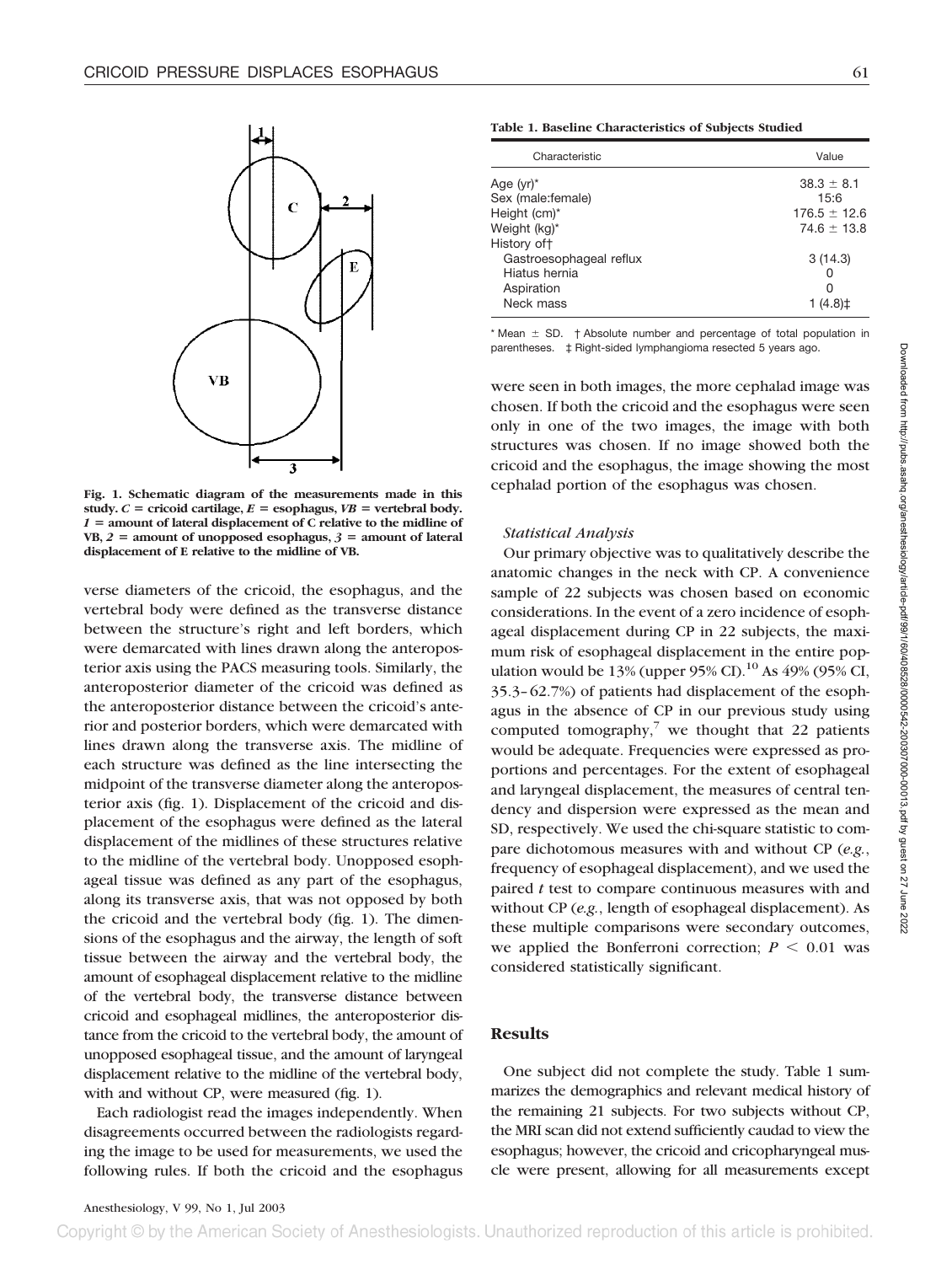| Parameter                                                                        | Without CP                 | With CP                   | Difference $(P)^*$                |
|----------------------------------------------------------------------------------|----------------------------|---------------------------|-----------------------------------|
| Mean transverse esophageal diameter $\pm$ SD, mm                                 | $14.4 \pm 3.6$             | $15.4 \pm 4.1$            | $1.0 \pm 4.9$ (0.41)              |
| Position of the esophagus†                                                       |                            |                           |                                   |
| Left                                                                             | 8/19                       | 16/21                     |                                   |
| Midline                                                                          | 9/19                       | 2/21                      |                                   |
| Right                                                                            | 2/19                       | 3/21                      |                                   |
| Direction of esophageal displacement with CP‡                                    |                            |                           |                                   |
| Left                                                                             |                            | 13/19                     |                                   |
| No further displacement                                                          |                            | 2/19                      |                                   |
| Right                                                                            |                            | 4/19                      |                                   |
| Mean amount of esophageal displacement $\pm$ SD, mm                              | 1.5 $\pm$ 2.7 to the left  | $5.0 \pm 5.6$ to the left | $3.5 \pm 5.4$ to the left (0.013) |
| Mean anteroposterior airway diameter $\pm$ SD, mm                                | $17.1 \pm 3.6$             | $13.7 \pm 3.4$            | $-4.0 \pm 4.4$ (0.001)            |
| Mean transverse airway diameter $\pm$ SD, mm                                     | $16.9 \pm 3.6$             | $17.2 \pm 2.2$            | $0.3 \pm 2.2$ (0.56)              |
| Position of the cricoid§                                                         |                            |                           |                                   |
| Left                                                                             | 7/21                       | 14/21                     |                                   |
| Midline                                                                          | 14/21                      | 7/21                      |                                   |
| Right                                                                            | 0/21                       | 0/21                      |                                   |
| Mean amount of airway displacement $\pm$ SD, mm                                  | $0.2 \pm 1.9$ to the right | $3.2 \pm 4.5$ to the left | $3.4 \pm 3.9$ to the left (0.004) |
| Mean transverse distance between cricoid and<br>esophagus $\pm$ SD, mm           | $1.5 \pm 2.8$              | $2.5 \pm 6.7$             | $1.0 \pm 6.6$ (0.53)              |
| Mean anteroposterior distance between cricoid and<br>vertebral body $\pm$ SD, mm | $8.8 \pm 1.8$              | $6.8 \pm 2.2$             | $-2.0 \pm 3.0$ (0.008)            |

**Table 2. Measurements of the Esophagus and Airway, Relative to the Midline of the Vertebral Body, with and without Cricoid Pressure**

\* Differences in esophageal measurements with and without CP are based on data for 19 subjects.  $\uparrow P = 0.03$ , for the difference in frequencies with and without CP. ‡ For two subjects without CP, the magnetic resonance image did not extend sufficiently caudad to view the esophagus; therefore, numbers are based on data for the remaining 19 subjects.  $\S P = 0.06$ , for the difference in frequencies with and without CP.

 $CP =$  cricoid pressure.

esophageal dimensions and degree of displacement from the midline. The esophagus was observed in all subjects with CP.

#### *Interrater Agreement*

There was 25% and 50% agreement on images selected with and without CP, respectively. The main sources of disagreement were difficulties in determining the origin of the esophagus and whether the structure was the esophagus or the cricopharyngeal muscle in an image, despite the high resolution of the MRI scans. To determine the interrater agreement for measurements, we defined an allowable measurement error of 2.0 mm, assuming an average esophageal diameter of approximately 15.0 mm, as a representative reproducible measurement based on a study demonstrating up to 15% measurement variability using  $MRI$ <sup>11</sup> Of the images selected identically by both radiologists, there was 80% and 70% agreement in the measurements for esophageal diameter with and without CP, respectively.

# *Description of Imaging Results*

The average position of the cricoid was at the C6–7 intervertebral level (median, C6–7; range, C5 vertebral body to C7–T1 intervertebral level). Of the 19 subjects whose MRI images of the esophagus were available, the esophagus was clearly present at the level of the cricoid in only one subject. In the remaining 18 subjects, the cricopharyngeal muscle was at the level of the cricoid, which was  $10.3 \pm 4.5$  mm superior to the esophagus.

Table 2 summarizes the esophageal dimensions and related measurements. The esophagus was displaced, relative to the midline of the vertebral body, in 10 (52.6%) of 19 subjects without CP and 19 (90.5%) of 21 subjects with CP. In the 19 subjects who had images with and without CP available for comparison, CP shifted the esophagus relative to its initial position to the left in 13 subjects (68.4%) and to the right in four subjects (21.1%). In the presence of CP, the esophageal transverse diameter increased  $1.0 \pm 4.9$  mm ( $P = 0.41$ ; table 2), and the esophageal midline moved  $3.5 \pm 5.4$  mm



**Fig. 2. Histograms of the percentage of unopposed esophageal diameter (***A***) without cricoid pressure (CP) and (***B***) with CP.**

Downloaded from http://pubs.asahq.org/anesthesiology/article-pdf/99/140040528/0000542-200307000-00013.pdf by guest on 27 June 2022 Downloaded from http://pubs.asahq.org/anesthesiology/article-pdf/99/1/60/408528/0000542-200307000-00013.pdf by guest on 27 June 2022

# Anesthesiology, V 99, No 1, Jul 2003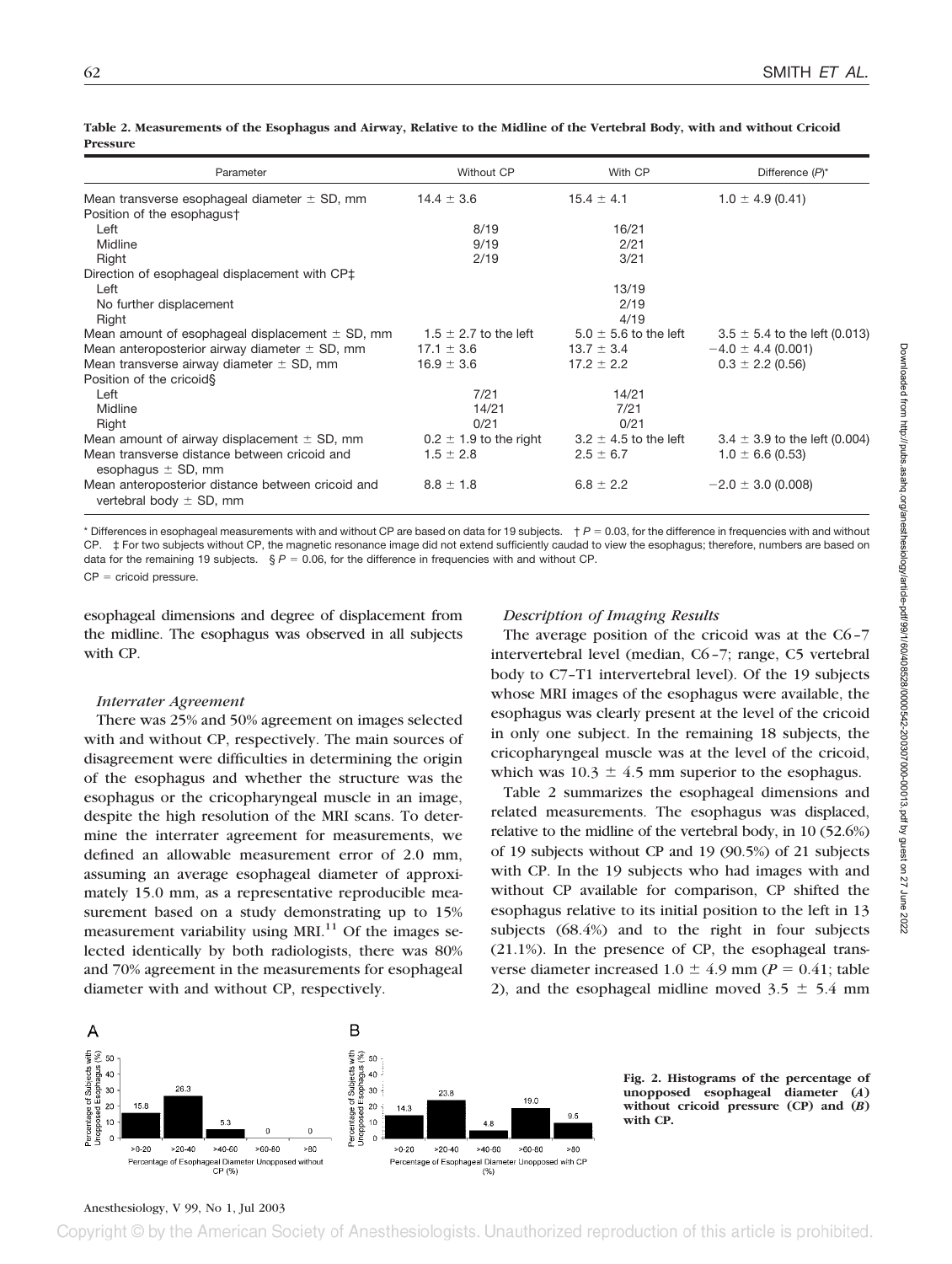

**Fig. 3. (***A***) Magnetic resonance image of the neck without cricoid pressure. (***B***) Magnetic resonance image of the same subject demonstrating 12.1 mm of lateral esophageal displacement to** the left with application of cricoid pressure.  $C =$  cricoid carti- $\text{lage}, E = \text{esophagus}, VB = \text{vertebral body}.$ 

to the left, relative to the midline of the vertebral body  $(P = 0.013$ ; table 2). The esophagus was not completely opposed between the cricoid and the vertebral body in 9 (47.4%) of 19 subjects without CP and in 15 (71.4%) of 21 subjects with CP (fig. 2). Greater than 40% of the esophageal diameter was unopposed in 1 (5.3%) of 19 subjects without CP and 7 (33.3%) of 21 subjects with CP. Figure 3 illustrates leftward displacement of the esophagus with the application of CP.

The airway was displaced, relative to the midline of the vertebral body, in 7 (33.3%) of 21 subjects without CP and 14 (66.7%) of 21 subjects with CP. Airway compression, defined as a decrease in the anteroposterior diameter by at least 1.0 mm, was seen in 17 CP subjects (81.0%). CP significantly reduced the anteroposterior diameter by  $4.0 \pm 4.4$  mm ( $P = 0.001$ ), displaced the airway to the left by  $3.4 \pm 3.9$  mm ( $P = 0.004$ ), and reduced the distance between the cricoid and the vertebral body by  $2.3 \pm 3.5$  mm ( $P = 0.008$ ) (table 2).

The cricoid and esophagus moved apart by  $1.0 \pm 6.6$  mm with CP. The transverse esophageal diameter and the transverse airway diameter increased  $1.0 \pm 4.9$  mm and  $0.3 \pm 2.2$  mm, respectively, with CP. All these changes were not statistically significant.

Despite all 21 subjects reporting the perception of midline compression, CP was asymmetrically applied in 9 (42.9%) of them with more pressure applied on the right side of the cricoid in 7 of the 9 subjects. Seven of the 17 subjects who were physicians described CP as more pain-

ful than expected. The remaining 10 physician subjects and all 4 nonphysician subjects found CP to be tolerable.

## **Discussion**

This study demonstrated that in the absence of CP, the esophagus was lateral to the cricoid in more than 50% of the population. The two-handed technique of CP was associated with a 1.5- and 3-fold increase in the frequency and the degree of lateral esophageal displacement, respectively, as well as a 1.5-fold increase in the frequency of esophagus unopposed between the airway and vertebral body, possibly providing a clear passage for regurgitation of gastric contents.

The mechanism for CP assumes that the cricoid, esophagus, and vertebral body are juxtaposed along the axial plane. Our results challenge this assumption. The anatomic structure lying posterior to the cricoid in nearly 95% of our subjects was the cricopharyngeal muscle. Together with the middle and inferior constrictor muscles, this muscle forms the inferior structure of the laryngopharynx, defined as the part of the pharynx that lies posterior to the larynx.<sup>12</sup> It is a funnel-shaped structure beginning at the superior border of the epiglottis and extending to the inferior border of the cricoid, where it becomes continuous with the esophagus.

On average, the esophagus was located  $10.3 \pm 4.5$  mm inferior to the cricoid. Furthermore, the esophagus was displaced laterally in more than one half of the subjects, which is similar to the results seen in previous studies of normal necks without CP using computed tomography and MRI. $^{7,13}$  Below the level of the cricoid, the esophagus is expected to travel to the left of midline. $^{12}$ 

Although the esophagus proper may not lie directly behind the cricoid, the laryngopharynx also serves as a conduit between the oropharynx and the gastric contents; therefore, compression of the laryngopharynx may prevent passive regurgitation. Because the lumen of the laryngopharynx was not visible on the MRI scans, we could not determine whether the cricopharyngeal muscle was compressed either partially or completely. We cannot determine whether regurgitation would be prevented.

Despite standardization in the technique of CP using a single trained investigator and a standardized pressure reproduced before each application, the frequency and degree of lateral displacement of both the esophagus and the larynx were significantly increased with CP. The CP technique used in this study was modified to accommodate the confines of the MRI machine and the subject who was awake.<sup>10</sup>

Because CP was not performed on unconscious and paralyzed subjects, it is possible that surrounding muscle tone and the swallowing reflex may have influenced the findings. The ideal imaging study would examine subjects without CP before general anesthesia and paralysis,